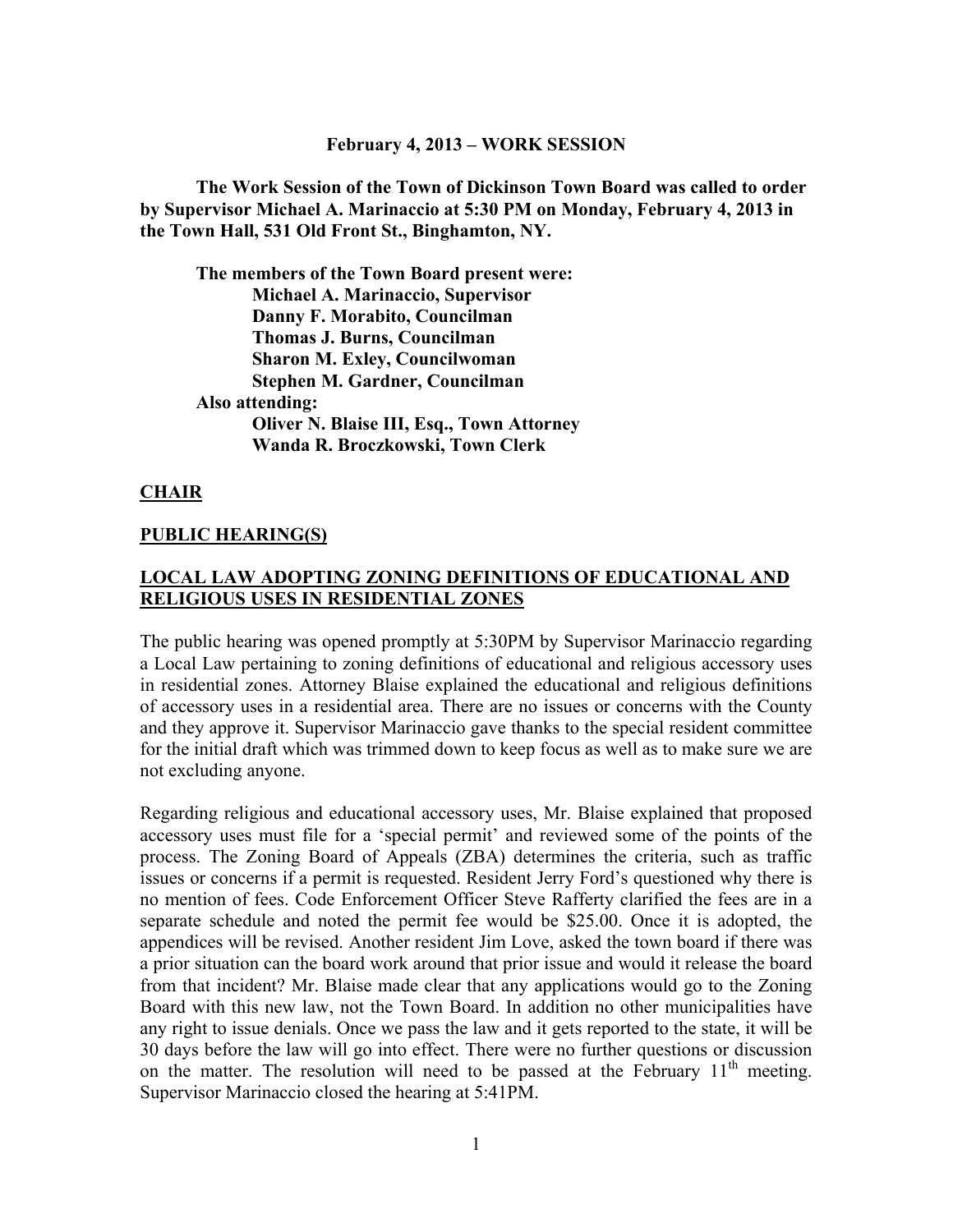## **LOCAL LAW ADOPTING TERMS OF OFFICE AND TRAINING FOR PLANNING BOARD AND ZONING BOARD OF APPEALS**

The public hearing was opened at 5:41PM by Supervisor Marinaccio regarding a Local Law pertaining to the terms of office and training for Planning Board and Zoning Board of Appeals. Our local law had to be revised because initially it was modeled after the Town of Union ZBA which has a seven (7) person board and ours is a five (5) person board. It is written so that we always end-up with only one (1) term expiring per year so we do not have several people coming off at the same time. Mr. Blaise also included a new section to include the revised State educational requirement of four (4) hours per year. The resolution will need to be passed at the February  $11<sup>th</sup>$  meeting. Supervisor Marinaccio closed the hearing at 5:43PM.

# **ATTORNEY**

# **UNIFORM TRAFFIC TICKET WITH VILLAGE**

Attorney Blaise has been working for several months with Port Dick Attorney Herb Kline, Chief Sean Krause, and our TOD Public Works Commissioner & Constable Joel Kie. Mr. Kline met with Chief Krause, who also met with the Court Clerks to glean input from the Court about concerns or suggestions. The Court recommend a long form affirmation consistent with the NYS Criminal Procedure Law. With the intention to reduce Court congestion, the revised ticket will allow for several payment options via credit card, in person or payment over the phone.

## **VILLAGE OF PORT DICKINSON WAYNE AVENUE SEWER/WATER PIT AGREEMENT**

Attorney Blaise reviewed the Wayne Avenue sewer pit maintenance agreement. In regards to the pit, the Old State Road sewer line, which empties into it, was installed at least 40 years ago. It was unclear whose line this is and who is responsible for repairs. The pump is located in the Village on State right-of-way land. Through much effort to sift through old records and data, Engineer for the Town Ron Lake determined the Town of Dickinson (TOD) installed the line to service Old State Road residents. This is on the State Route 7 in the Village and it is a dedicate line for State Road.

After visiting the site, a vacant lot on the corner of the Brandy Wine Highway heading up to Old State Road, at the Brandy Wine Highway intersection it was determined, before any work can commence, we need to deal with the overgrown brush and trees which sits on the top of the sewer line. Councilman Morabito asked if we are planning to clear the area can we televise the line before we formally accept the responsibility and can we ascertain the condition of the sewer line to be aware of any major repair issues that might cost us money? Mr. Miller of the Water Department stated televising would probably cost about \$1,000.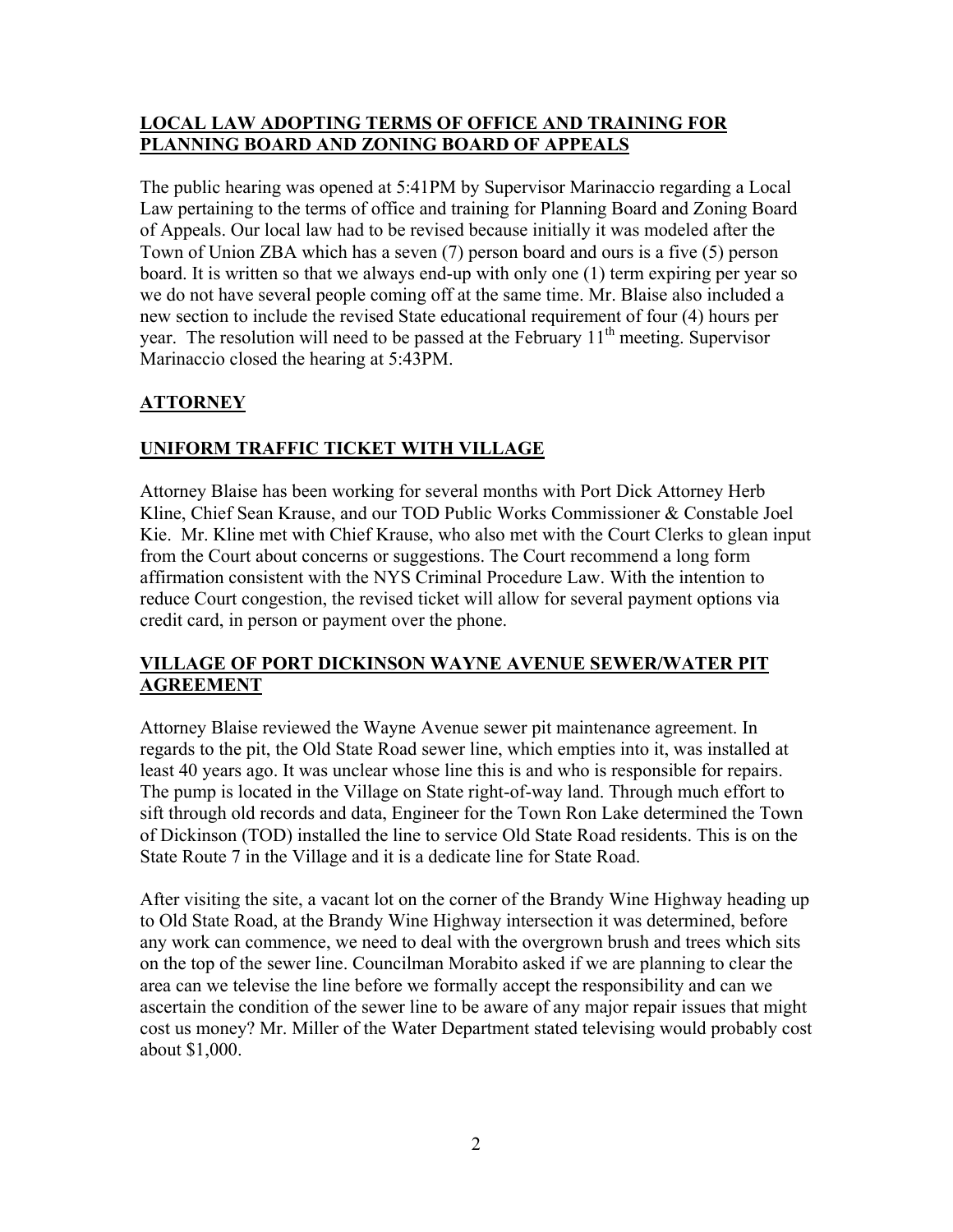After much discussion, it was agreed the TOD will take the responsibility to maintain the line. In addition, the Town would be given **Flow Management** credit with the **BJCJTP** for this section of line. The revised agreement will affirm the TOD will be responsible for maintaining the line. Danny Miller says he will get a dollar amount on the camera recording cost. This agreement will take effect June 2013 and probably be signed in March 2013.

## **SPRING TIME ACCESS TO PULASKI AND GLENWOOD ROAD PARCELS-STAGING AREA & POTENTIAL PARKING**

At the January meeting, Public Works Commissioner Kie requested Attorney Blaise to seek permission to temporarily store our town equipment and materials on Pulaski Street while performing projected highway spring time work for Glenwood Road projects. Mr. Blaise contacted the owners, Mr. and Mrs. Rudder, and they agreed and signed off on a consent form. At that time they offered to sell 3 of the 5 they own at a cost of \$500 per parcel. Mr. Blaise agreed he would bring it up with the Town Board.

In the meantime, Public Works Commissioner Kie thought it could be an idea to purchase a few parcels as there is no off-street-parking on Pulaski Street and could benefit us in the winter when the cars need a spot to park while our crews are plowing snow. A question posed by Supervisor Marinaccio to Attorney Blaise, what liability is the Town assuming? Mr. Blaise stated it is no different than our own Town Hall parking lot. We probably would have to install a guard rail due to the topography. We would prefer the larger parcel on the end. The Attorney is awaiting them to get back to him to see which 3 of the 5 lots they would be willing to sell to the Town.

# **CHAIR**

# **PROSPESCT TERRACE FD OATH OF OFFICE**

Supervisor Marinaccio reminded us of the **Prospect Terrace Fire Departmen**t oath of office ceremony to take place on Saturday evening, February  $9<sup>th</sup>$  at the Fire Hall at 6:00 PM.

# **BCC SMOKING ISSUE REGARDING PROPOSED FENCE**

Supervisor Marinaccio contacted Debbie Morello to state the town would like to meet with the residents if and when a fence would go up at BCC so it will probably be on hold until the spring.

# **REVIEW OF EMPLOYEE HAND BOOK**

Supervisor Marinaccio stated he will have Beverly Wike provide copies for review with all staff and set-up a meeting with all employees. The Handbook is basically all done.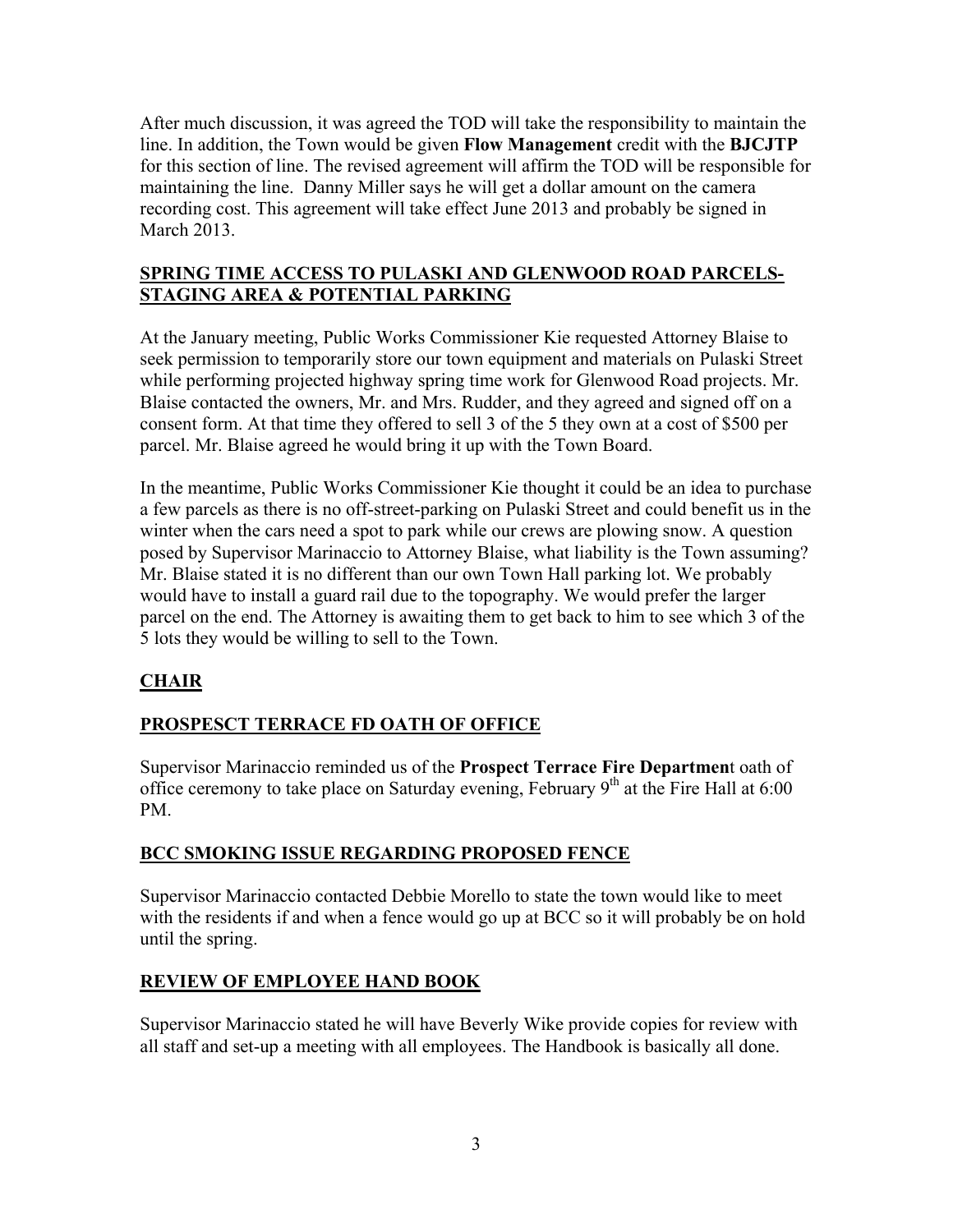## **ROGERS MT. WAY BUILD 1,000 FOOT ACCESS ROAD PHELPS STREET TO N. MOELLER STREET**

Supervisor Marinaccio stated we now have all of the emergency contact information if ever a train is parked on the rail road tracks. Several residents have also written letters to the Rail Road to voice their concerns of safety and emergency situations. For future, we should look at grants to assist us to build the road. All law enforcement offices are behind us and agree we need to do this for safety.

# **RESIDENTIAL FENCING CODE**

Supervisor Marinaccio made a request to Code Enforcement Rafferty to review our code.

# **2013 NEWSLETTER**

Supervisor Marinaccio stated we are almost there. He is waiting on Town Clerk, Engineer for the Town, Court and Highway Commissioner. Any Town Board member is welcome to submit one as well as the Assessor's office. Submit it to Mike or Councilman Morabito.

# **NEW YORK STATE 2013 BUDGET-COURT-MANDATE RELIEF**

Supervisor Marinaccio state there were two things he got out of the Governor's budget that would affect us. The first was regarding Mandate Relief, not much at all. We will be paying a lot more for retirement. Secondly there is a clause regarding the courts. Currently, a person is able to plea down on speeding tickets and most of the money stays here in the towns. If not, the state would keep the money including fees which could affect our court and what we get from the Court. It helps us pay for the judges' salaries and running of the court. It is perceived this will create a back log on the court. The Association of Towns is worried about it and how it will affect the towns. He will speak with Assemblyman Clifford Crouch to see if he can get a better definition and will get back on this.

# **PORT DICKINSON FIRE INSPECTION REPORT**

Port Dickinson Fire Company Inspection booklet **Insurance Services Offices (ISO)** report is available for the board to review. It is the **Public Protection Classification Summary Report**. They are working on a few minor things. We will eventually get one for the Prospect Terrace Fire Company.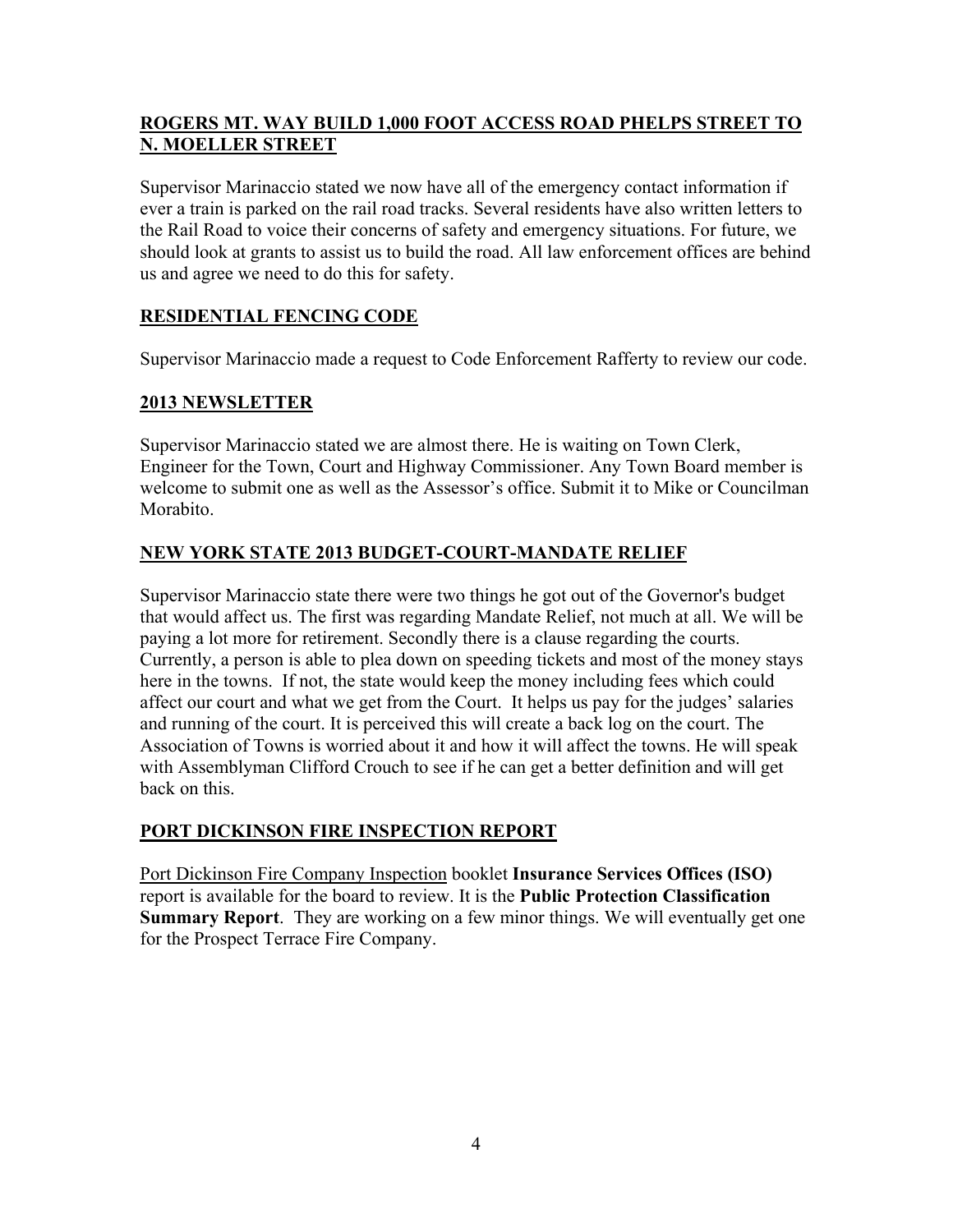#### **SALES TAX REFUND**

Supervisor Marinaccio stated the Town of Dickinson budgeted \$698,096 for 2012 and we received a refund check \$728,079 with an increase of approximately \$30,000.00 more than last year. The good news is it helps us to keep town taxes low.

#### **OLD STATE ROAD ACCESS**

A lady is willing to sell a property off of Old State Road for \$4,000.00 that would make the access road a reality. If we are to purchase the land it would come out of the General Fund. The cost of the new tank comes out of the water operating fund.

#### **NEW ROAD LIGHTING**

Bill Naylor a representative of the **Department of Transportation (DOT)** has concerns of future lighting with the new road construction on Route 81 and 17. The plan is to eliminate the street lights in the center median as they are difficult to maintain; traffic must be shut down lanes in both directions for maintenance. Along with this, the major concern we have is all owns are responsible to maintain per an old law and it is very expensive to the Town. He should be prepared that if he does not get the mandate changed, don't be surprised if the villages and towns opt to not light the highway. Mr. Naylor will be looking into the matter a get back to Supervisor Marinaccio.

#### **ASSESSED VALUES OF CONDEMNED PROPERTIES**

Public Works Commissioner has been working with our Assessor, David Hamlin with the following letter dated February 4, 2013 with the assessed values:

13 Bellaire Avenue \$4,200 34 N. Broome Street \$7500 36 N. Broome Street \$3,800

213 Bevier Street \$4,500

We still need to hear back and will be forthcoming regarding 50 N. Broad Street.

#### **BCC STUDENT HOUSING**

Supervisor Marinaccio received a letter from the **Broome County Attorney's office** regarding the projected **BCC** student housing project. The Town Board unanimously agreed that we do NOT want to be the lead agency; we are being notified as an interested party. We do not have the manpower to serve as the lead agency. Mr. Marinaccio will sign it and return it to County Attorney Behnke.

The dorms will be located down by the parking lot near the library, set back into the embankment. Councilman Gardner, inquired as an interested party will we be informed of the progress? Mr. Marinaccio stated 'yes' and pointed out they will need to work with Danny Miller on the water and sewer aspect of the project.

#### **BROOME TIOGA BOCES**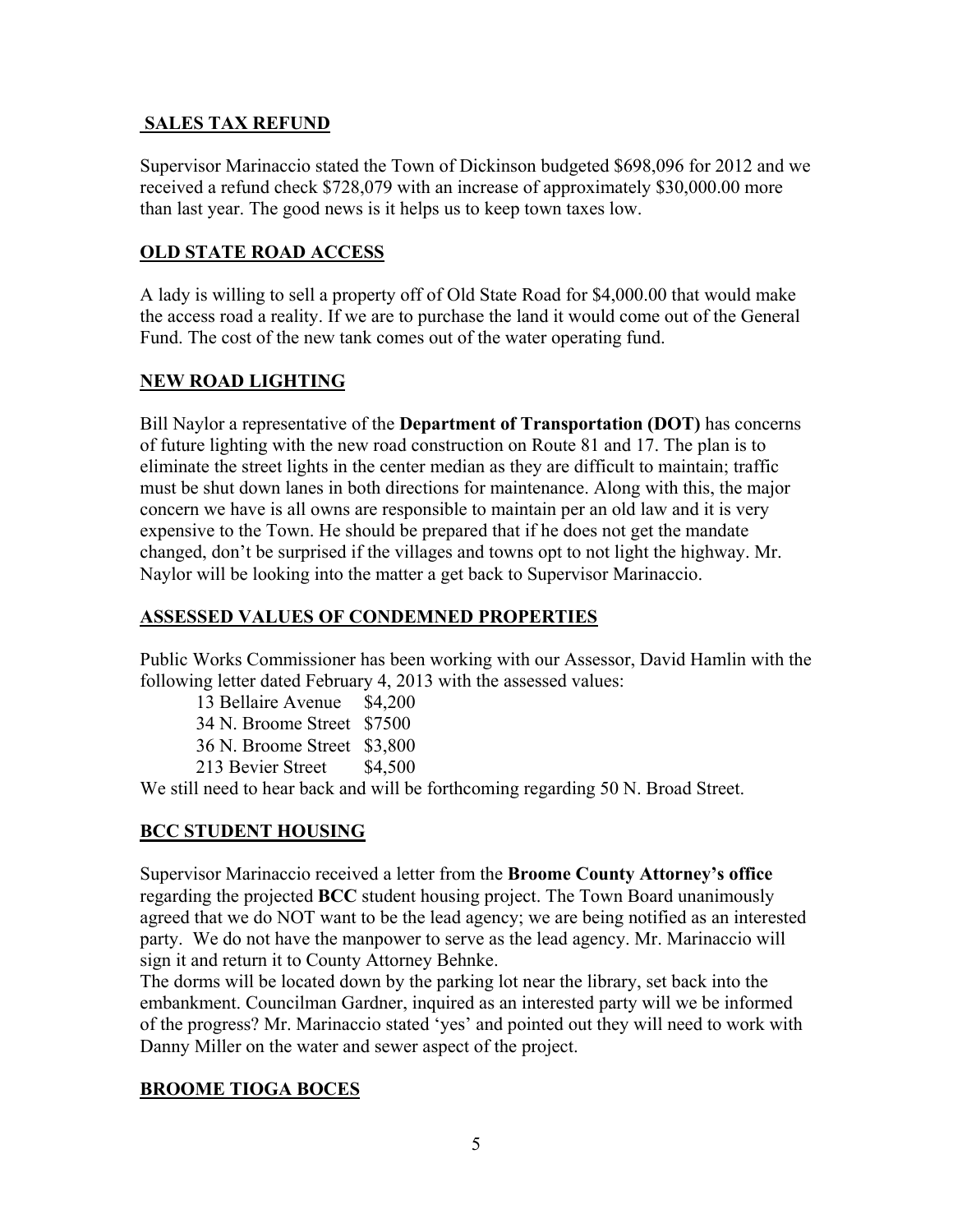Highway Commissioner Kie received notice they are working on an internal reconstruction project.

# **SUPERVISORS AND MAYOR'S QUARTERLY MEETING**

Supervisor Marinaccio reported that all of the Mayors and Supervisors from Broome County were in attendance.

## **Highlights:**

- Road use agreements.
- It should be noted no tires being accepted to landfill, so we may not be taking them on our annual clean-up day.
- Landfill will have stone available for free; stone is something we can use here.
- IT services will be shared and available
- Badges and ID cards will be available for free to the Highway crew. It was voiced and thought it be a good idea that our Town Board people have them too.
- The sales formula is being changed with the probable 50/50 in less than 4 years.

## **IDA**

- Numerous changes in the **IDA** board have been made.
- Airport corridor project is to develop the water  $\&$  sewer upgrade through Endicott.

# **PUBLIC WORKS**

- 1. Commissioner Kie received feedback since the demolition was completed at 34/36 N. Broome Street by LCP and Jennings; the residents up there were extatic that it has been demolished.
- 2. The property is being surveyed new Old State Road for the new water tank installation.
- 3. A fire Hydrant on Glenwood Road hit by a vehicle during a snow storm; will need to be repaired or replaced.

# **OLD BINGHAMTON LIBRARY BUILDING**

Councilman Gardner reported **BCC** is going to take over the old Binghamton Library on Exchange Street.

# **FLAP GATE**

Councilman Gardner inquired the status of the flap gate near Boland Road. Commissioner Kie stated it is ready for spring installation but they are ready just in case